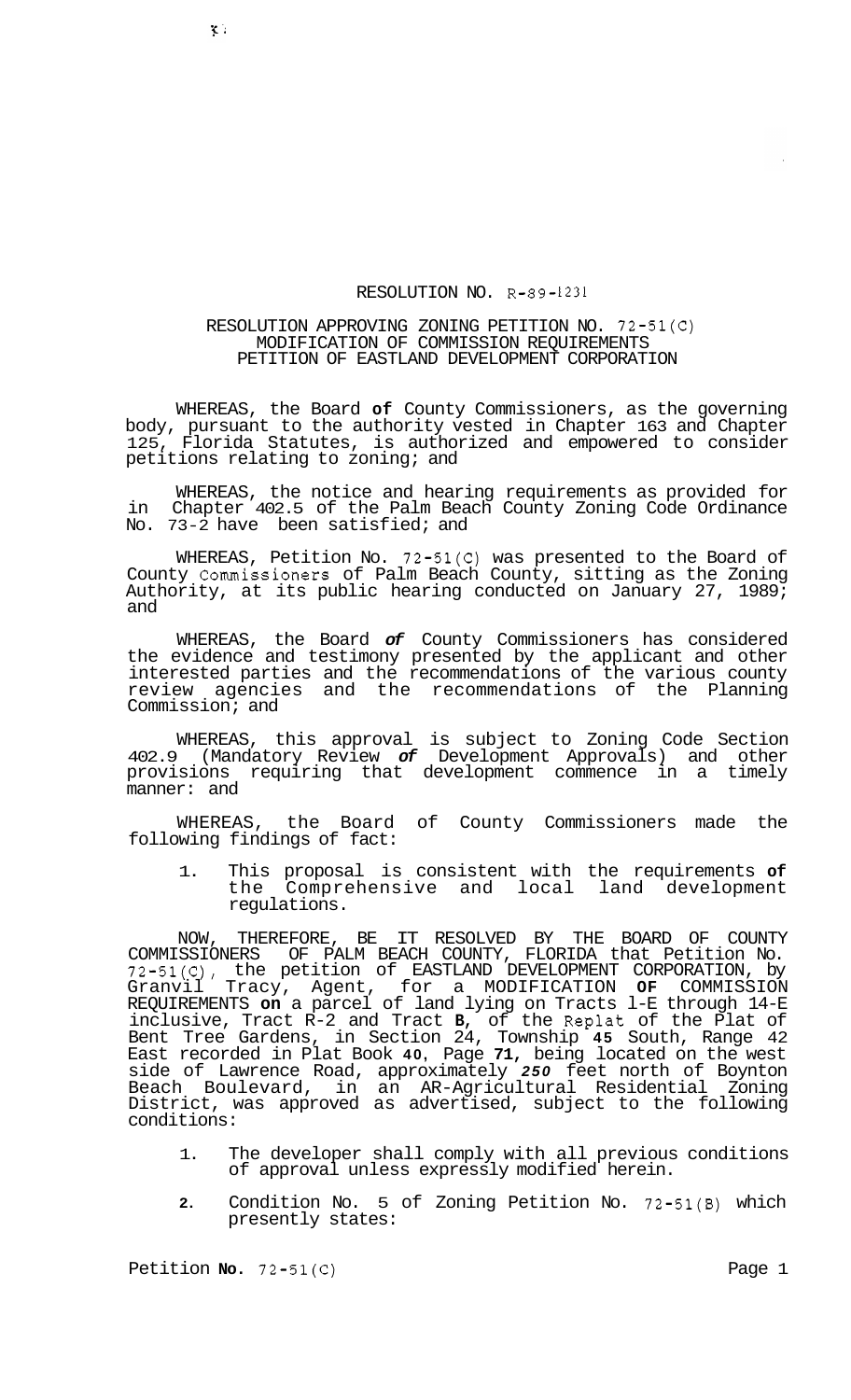**"5.** The property owner shall construct:

- a) left turn lane, south approach and a right turn lane, north approach on Lawrence Road at the project's entrance road.
- b) left turn lane, west approach
- c) separate right turn lane, south approach on Lawrence Road at Old Boynton Road including curb and gutter if required by the County Engineer on both the east and west side of pavement on Lawrence Road all concurrent with onsite paving and drainage improvements.

is hereby amended to read **as** follows:

"The property owner shall construct:

- a) left turn lane, south approach and a right turn lane, north approach on Lawrence Road at the project's entrance road.
- b) left turn lane, west approach
- **3.** The property owner shall fund the construction of a right turn lane, south approach on Lawrence Road at Old Boynton Road. The amount of this funding shall be limited to an amount of *\$8,000.* These funds shall be paid prior to June **1, 1989.**
- **4.** Failure to comply with any conditions of approval may result in the denial **or** revocation of a building permit: the issuance **of** a stop work order; the denial **of** a Certificate **of** Occupancy on any building or structure; or the denial or revocation of any permit or approval for any developer-owner, commercial-owner, lessee, or user of the subject property. Appeals from such action may be taken to the Palm Beach County Board of Adjustment or as otherwise provided in the Palm Beach County Zoning Code.